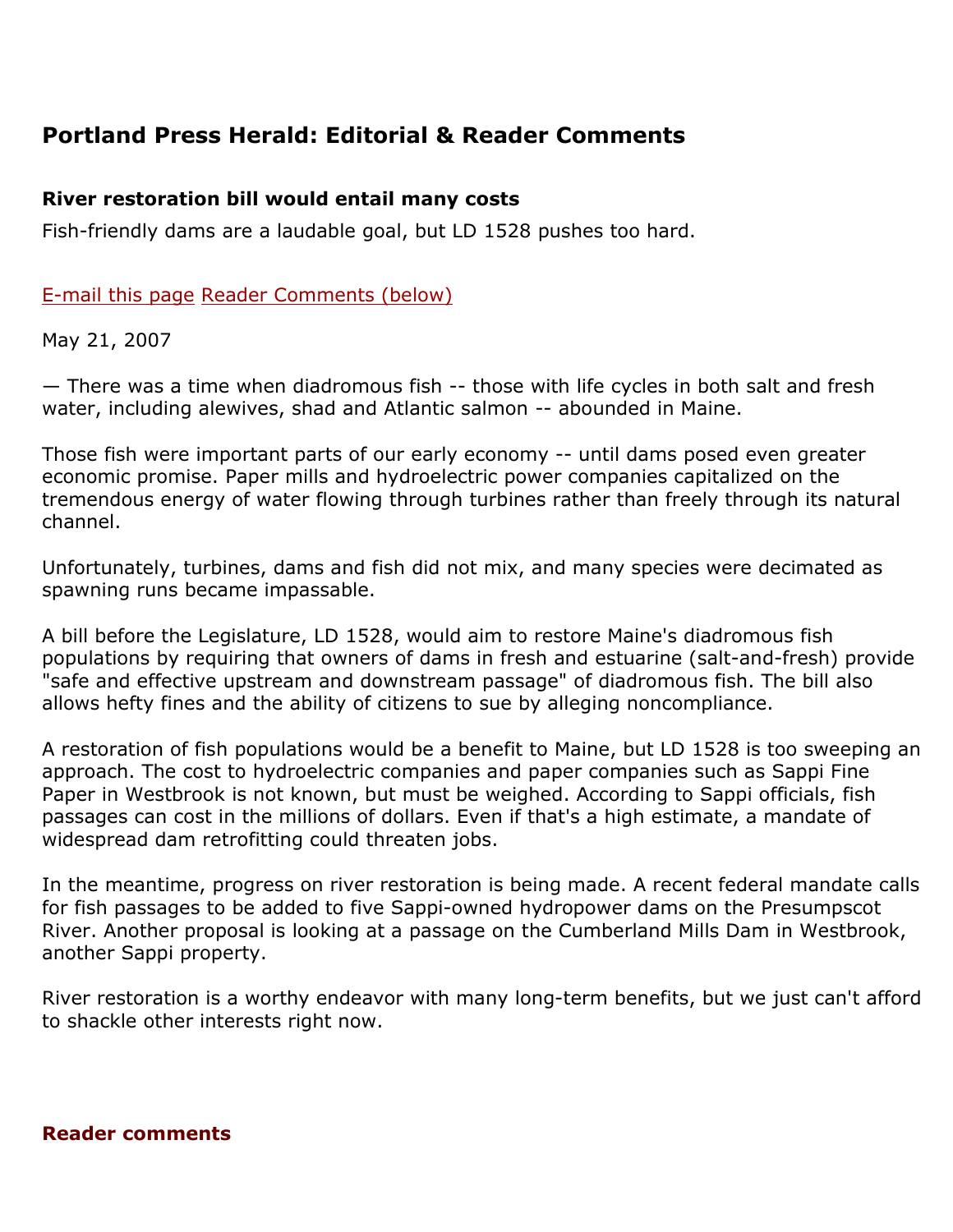### 1-8 of 8 comments: rivergram of Windham, ME May 25, 2007 12:46 PM

Once again we are being presented with false choices--jobs or the environment, hydropower or fish. In this day and age, we all have to be conscious of the need to become less dependent on fossil fuels and the need for good jobs, but sacrificing our rivers and the creatures that depend on them is not the answer. The rivers of America have been giving their share for economic prosperity in a myriad of ways for the last 250 years. It's time we gave back.

People are struggling to keep Atlantic salmon alive, to bring back the harvest of alewife and shad and keep the American eel from becoming another lost creature. No environmental group that I know of is getting rich and is prospering from citizen suits or any other tools that can be used to protect these species. On the contrary, many are hanging in there at great personal costs to do what they see as the right thing for the natural world.

While we may not agree on the methods or what should be done, let's not attribute sinister motives to people doing this work and we will do the same for you.

The PPH is looking in the wrong place when they say environmentalists go too far and the costs are too great for industry. The costs are too great for rivers and always have been. Take a hard look at corporate America's priorities and our government's energy policies and see if there isn't a better way than taking another 50 years to change policy and fix the damage we have done to our river systems. If not now, WHEN?

## Peter Thompson of Syracuse, NY

May 23, 2007 2:53 PM

I landed my first Atlantic salmon at the Gravel Pool on the Veazie side of the Penobscot River many years ago now. I had always heard that salmon fishing was a "rich man's" sport, but I still can't say that I ever ran into many financially "rich" anglers on that river (myself included). In fact it was mainly the "blue collar" folks who lived and worked in Bangor and Waterville that fished the river every day of the season who took the vast majority of Atlantic salmon.

I work with a group of inner city kids here in Syracuse NY now, showing them the waters in and around town. Because they get their information almost exclusively from electronic sources these kids think that all water in Syracuse is dirty (in spite of the fact that the whole system is full of fish, many of which are naturally spawned trout) AND they also believe that there could very well be very hungry anacondas lurking anywhere there's water and trees. They have no idea how much of the vast natural bounty our ancestors found on this grand continent we have sacrificed to the greedy god of human "needs."

So, let's keep driving our SUVS and building our over-lit McMansions till the cows come home to find no pastures left in which they might graze and no honey bees to pollinate the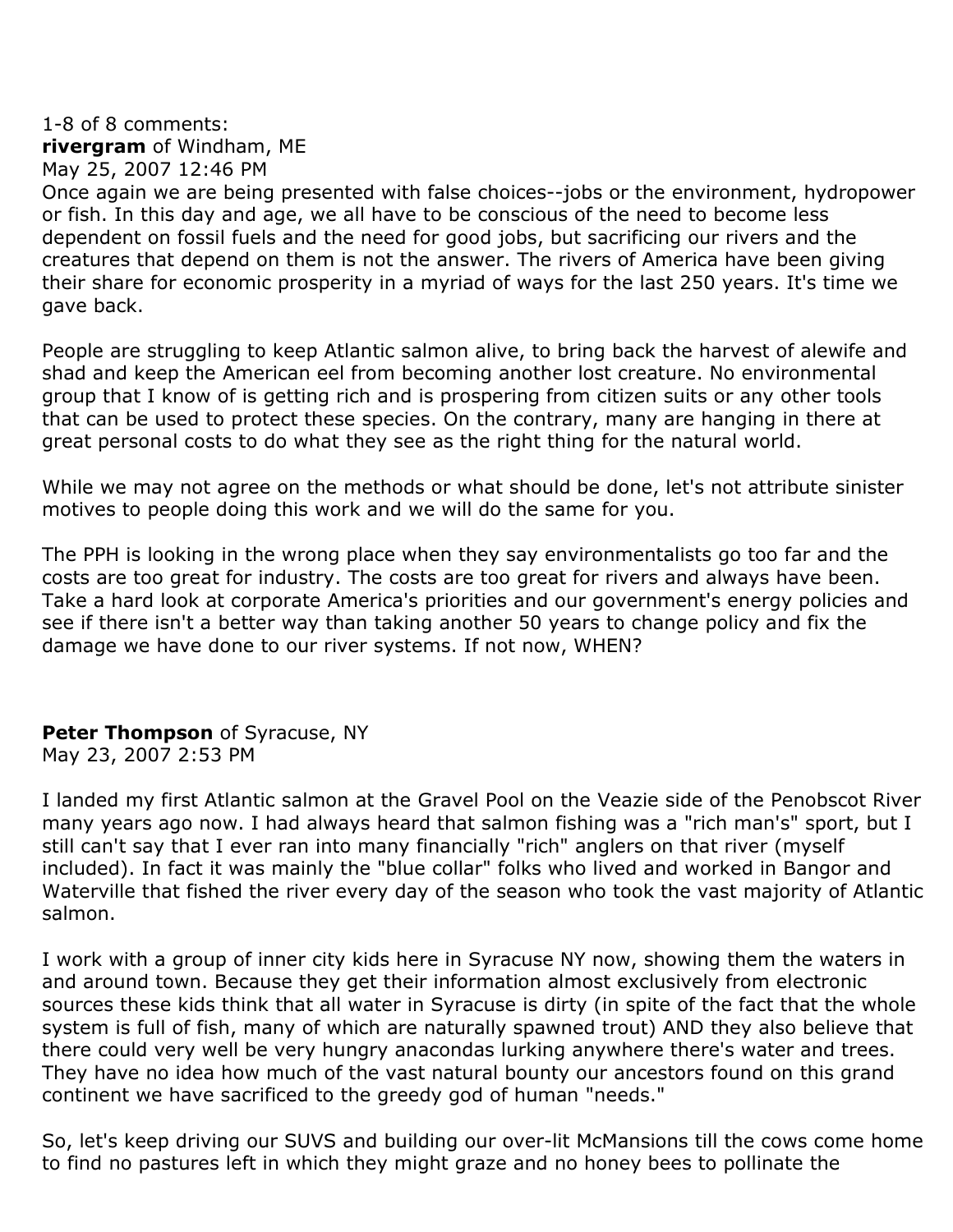vegetable crops we all need to survive. It's ALL CONNECTED and we've already broken too many of those natural links. The future of our species is dependent on our coming to a sustainable compromise with the planet.

We're willing spend billions on our own weapons of mass destruction, so why do we so begrudge the \$s we might have to spend to allow a run of shad or alewife passage to their pre-historic spawning grounds?

## Will Plumley of Windham, ME

## May 22, 2007 8:32 AM

I was shocked to see this editorial in a newspaper that has advocated for a balanced approach for years. This editorial is locked into questionable economic assertions and ignores the other two values of sustainability - Environment and Community. I look forward to seeing a return to a more balanced approach to the common good.

#### kerry hardy of Rockland, ME

## May 21, 2007 9:25 PM

This editorial blithely buys into the same false arguments that business interests and their elected friends have used for centuries: that dams somehow create more jobs than would exist in the ecosystems they disrupt; that dams and fish are an "either-or" proposition; and that fishways are impossibly costly. None of these are true, but by repeating them often enough they become a public mantra; like those "weapons of mass destruction" we've spent \$400 billion looking for so far.

In fact, dam owners have used every trick in the book since day one to stall, avoid, repeal, and outright defy the common-sense laws that have been passed in defense of our rivers. They're still doing it, with the necessary wink and a nod from our governor and his commissioners, and apparently this paper as well.

Notice the editor's subtle use of inflammatory words: lowly citizen lawsuits would merely "allege" non-compliance; yet SAPPI officials' cost estimate of "millions of dollars" is treated as solid fact. He tells us that widespread dam retrofitting could "threaten" jobs, without acknowledging that restored fisheries could create new ones-- perhaps more than we have at present!

Just as citizen referendums are a necessary check on our legislative branch, so too are citizen lawsuits a necessary balance to a dysfunctional executive branch. When our state agencies won't enforce existing environmental laws against pulp/paper or hydroelectric companies, how else can we insist on the law being upheld? DEP's last commissioner had to step down a year ago because of thinly-veiled collusion with dam owners on the Androscoggin River to avoid environmental compliance; it should be quite clear to all by now that the fix is in between big paper, big hydro and the Blaine House.

LD 1528 is exactly the dose of iodine needed to start cleaning up the wounds to Maine's fisheries; we shouldn't miss this chance just because of dam owners whining about how it's going to sting.